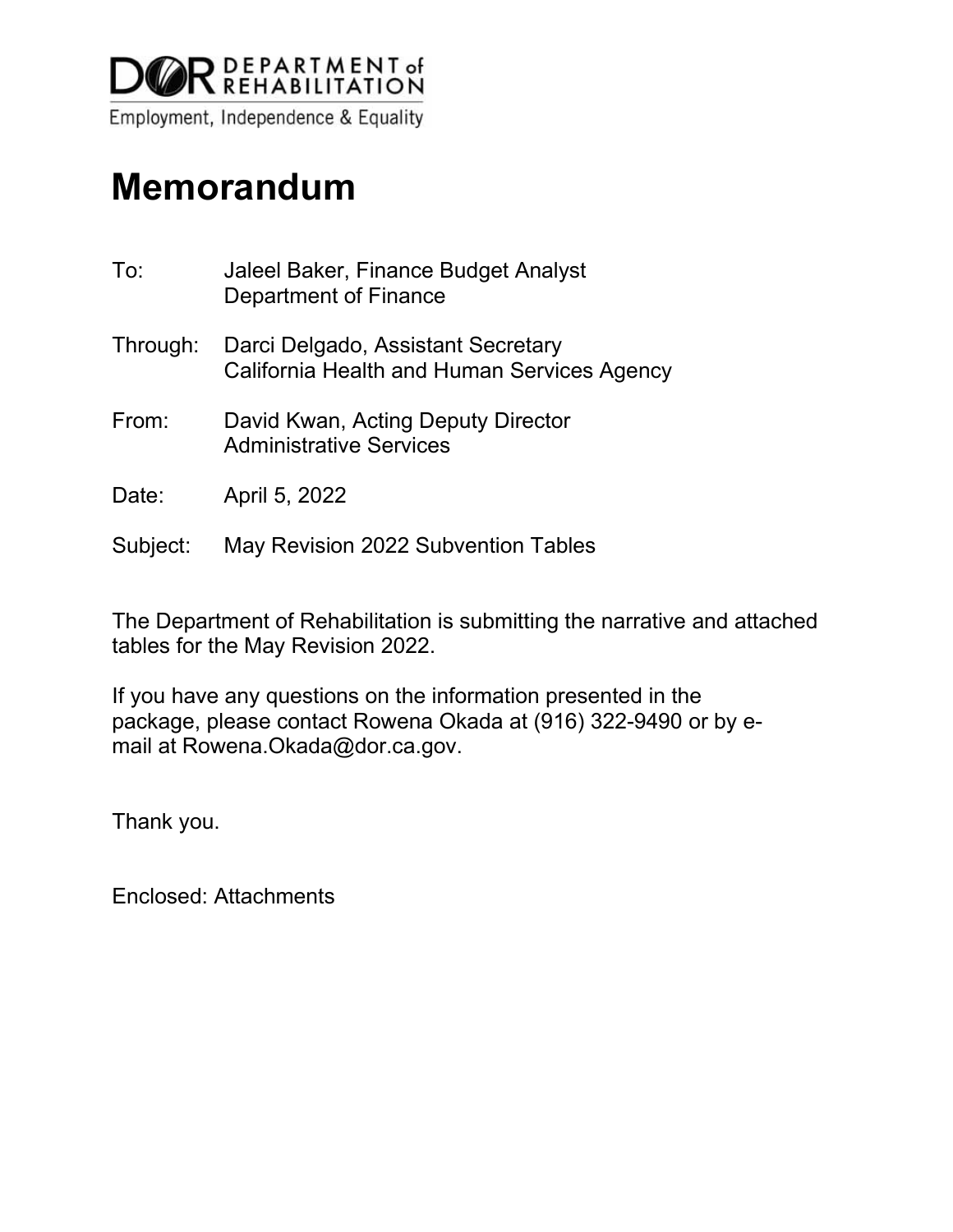

# Employment, Independence & Equality

**May Revision 2022**

#### **PREPARED BY**

Department of Rehabilitation Administrative Services Division Budgets, Fiscal Forecasting & Research Section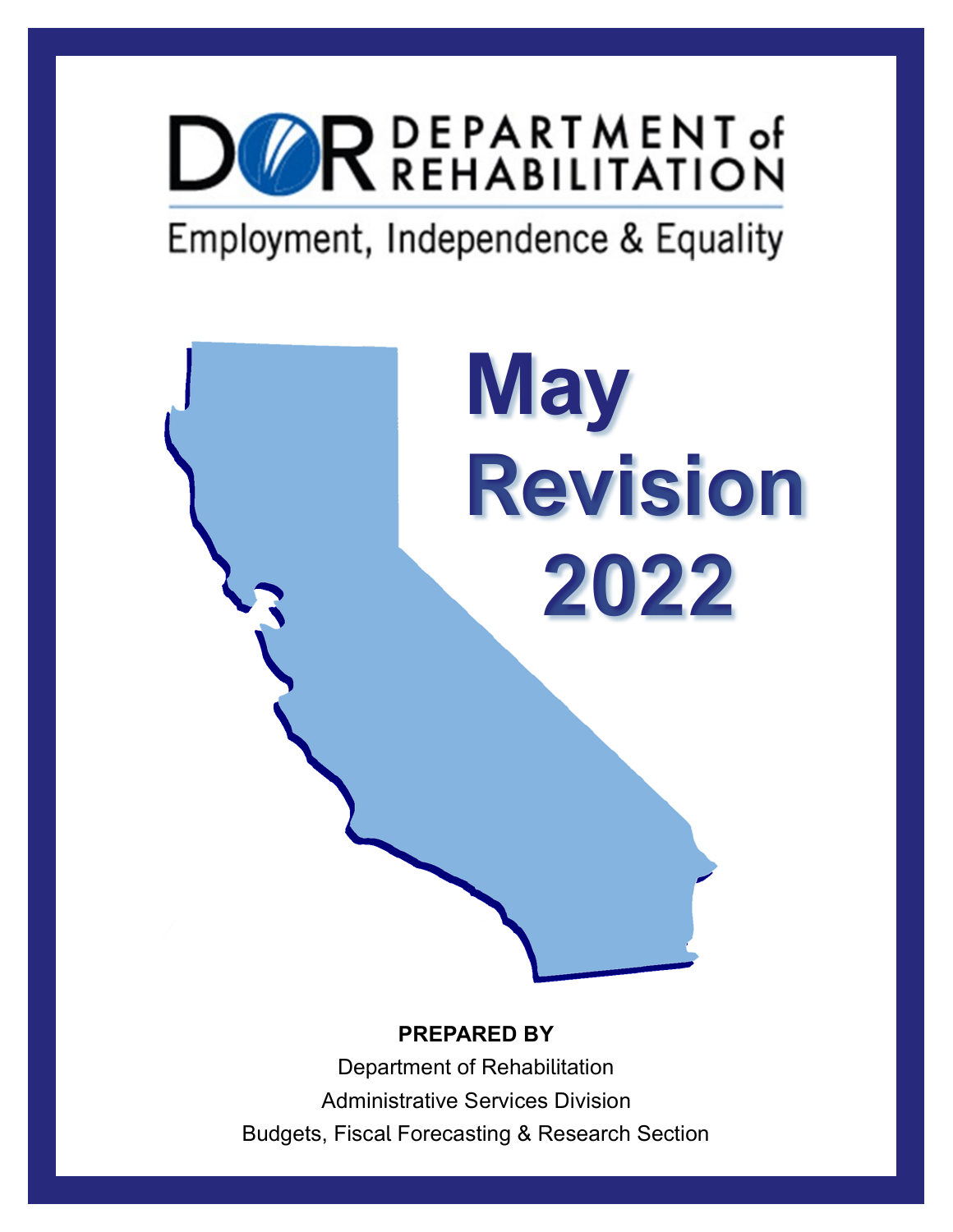# **DEPARTMENT OF REHABILITATION May Revision 2022**

### **TABLE OF CONTENTS**

- Section A: Future Issues and Assumptions
- Section B: Vocational Rehabilitation Program Narrative
- Section C: Expenditure Tables
- Section D: Funding Graphs
- Section E: Caseload Tables
- Section F: Caseload Graphs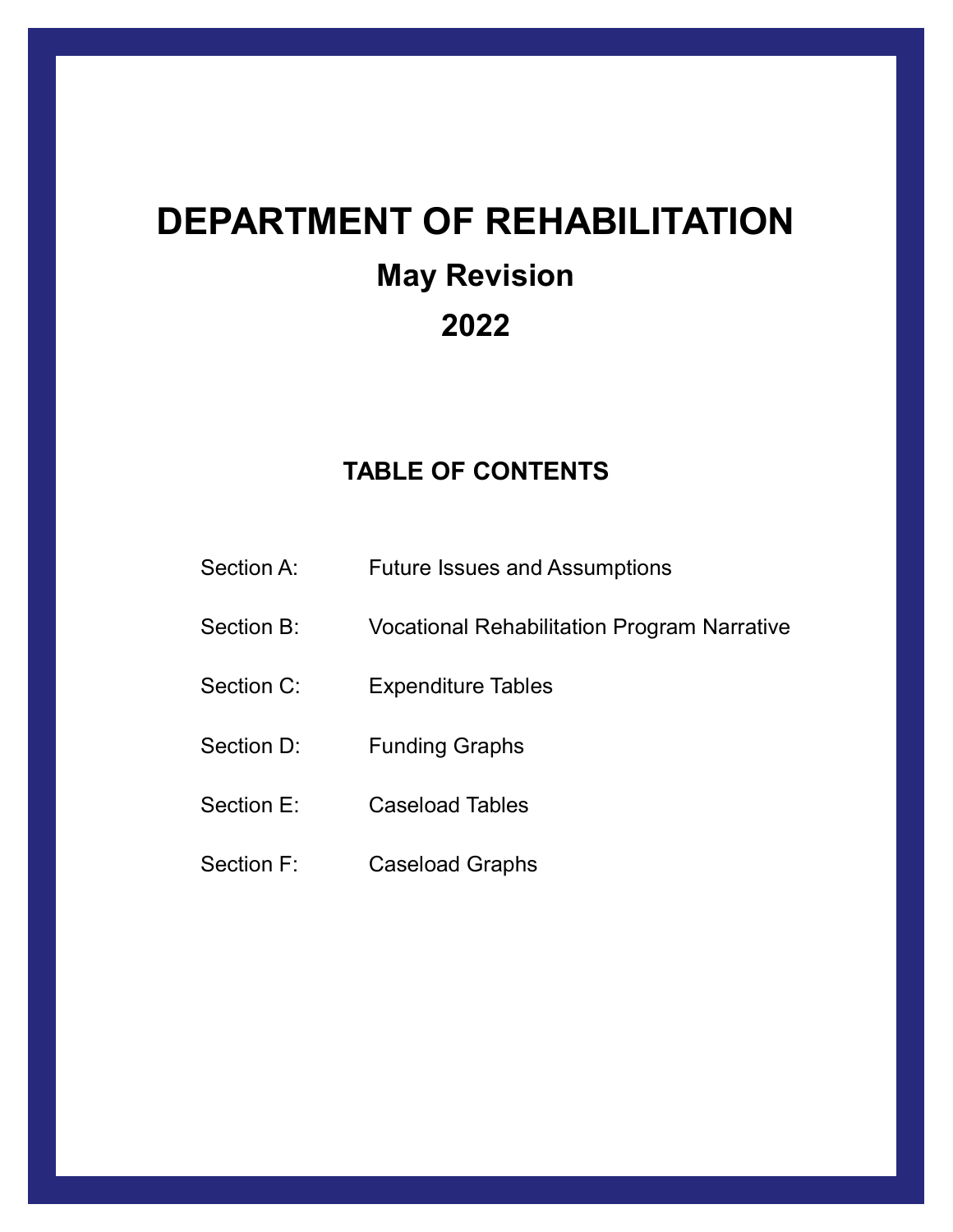## **Future Issues and Assumptions**

#### **SFY 2022-23 FUTURE ISSUES**

#### Conforming Actions

• None

#### **SFY 2022-23 ASSUMPTIONS**

#### New Assumptions

- Increases in Department of Rehabilitation (DOR) Total Served are projected in the 2022-23 May Revise Estimate. DOR assumes that COVID-19 will continue to be present for the foreseeable future but impacts on caseloads and costs by future COVID-19 surges or variants will be mitigated in large part by California's SMARTER Plan.
- Increases to the Department of Developmental Services (DDS) Supported Employment Job Coaching Provider Rates that impact the mutual consumers served by DOR and DDS require a \$1.1M increase to DOR's General Fund to maintain consistency in the delivery of services.

History of Discontinued Assumptions

• None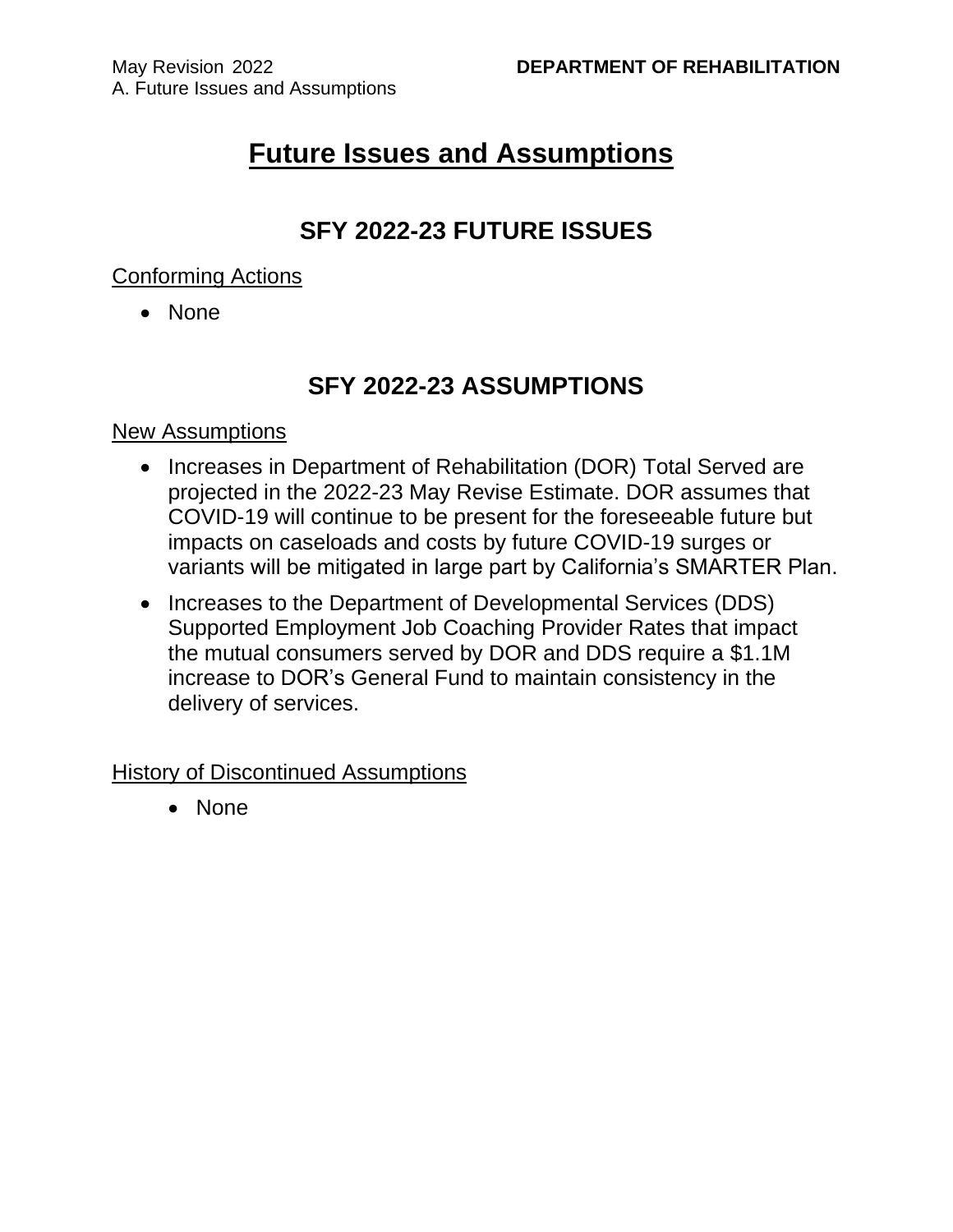## **Vocational Rehabilitation Program Narrative**

### **DESCRIPTION**

The Vocational Rehabilitation Program (VR) is administered through DOR's Vocational Rehabilitation Service Delivery teams which comprise qualified rehabilitation professionals, business specialists, service coordinators, and support staff who assist individuals with disabilities in preparing for, entering into, and retaining competitive employment in integrated work settings and to live independently in their communities.

The VR Program funding is provided by a grant awarded under Title IV, Section 411 of the federal Workforce Innovation and Opportunity Act (WIOA) and provides 78.7% federal grant funds, with the remaining 21.3% provided by state or other matching funds. The VR Program is not an entitlement program. Consumers are provided services within the amount of funds available and limited by the federal grant and the amount of state General Fund and other matching funds available. VR services are provided to over 100,000 VR consumers and Potentially Eligible (PE) participants each year.

Furthermore, DOR operates under a federal Order of Selection (OOS) process, which gives priority for services to persons with the most significant disabilities. DOR has been operating under an OOS process since September 1995 and has twice ceased delivery of services to new eligible applicants for extended periods of time due to lack of sufficient funds. Effective November 2, 2020, the full range of VR services may be provided to eligible individuals assigned to Priority Categories 1, 2, and 3, and there are no individuals assigned to priority category waiting lists.

DOR projects that the current level of staffing and proposed funding for FY 2022-23 is adequate to serve individuals in all three priority categories. This may change due to relevant circumstances.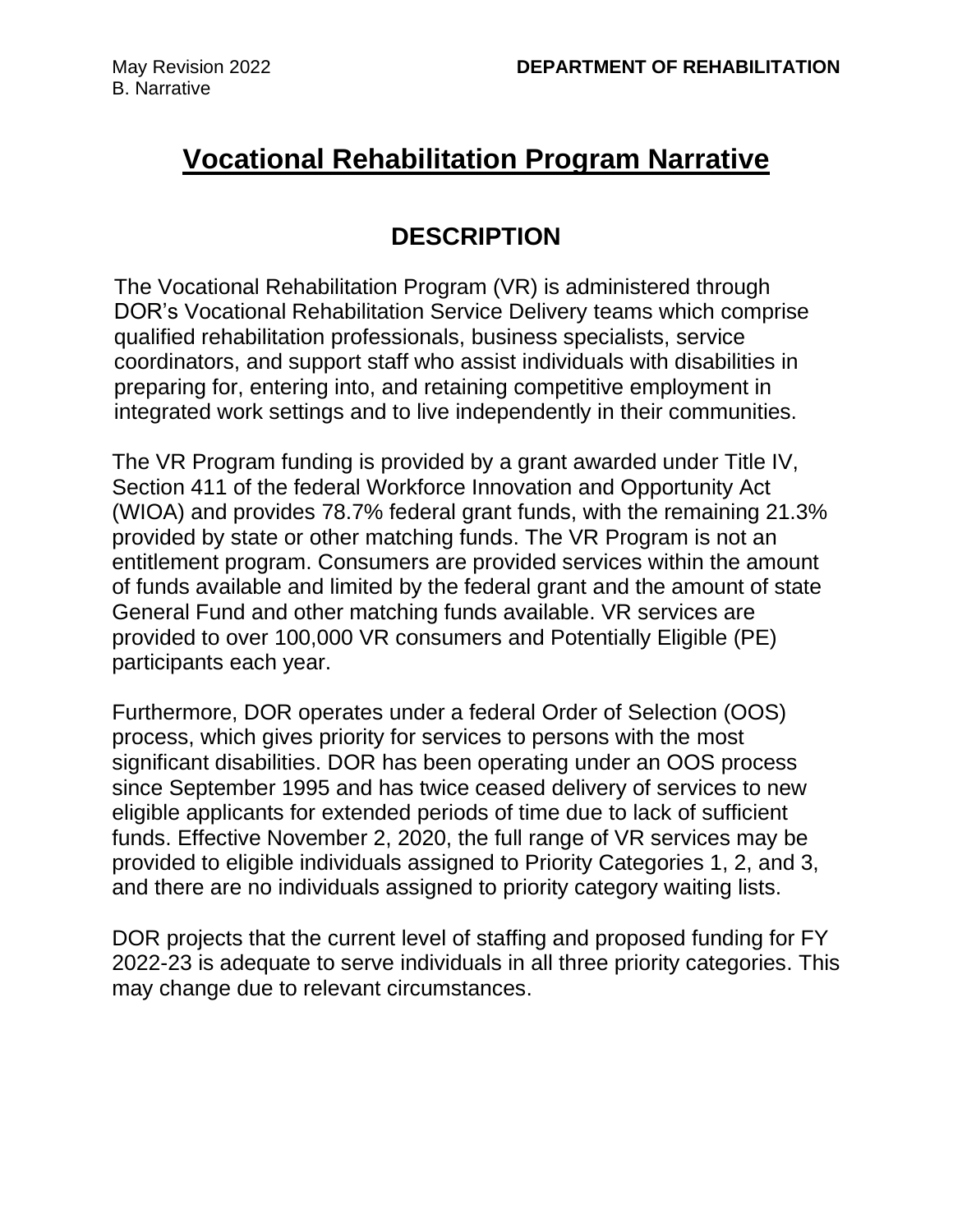#### **IMPLEMENTATION DATE**

• This premise was implemented on October 1, 1963 in accordance with Chapter 1747, Statutes of 1963.

### **KEY DATA / ASSUMPTIONS**

- Federal authorizing statute Subtitle B of Title IV of WIOA (Public Law 113-128) dated July 22, 2014.
- State authorizing statute Welfare and Institutions Code, Division 10, commencing with Section 19000 - 19856.

### **METHODOLOGY**

• The total caseload was projected by reviewing three years of historical VR consumer and potentially eligible (PE) participant data, and applying trend analyses to determine future caseload. Expenditures were projected using the caseload forecast and historical expenditure data.

### **FUNDING**

• This program is funded with Federal Funds, General Fund, and other matching funds.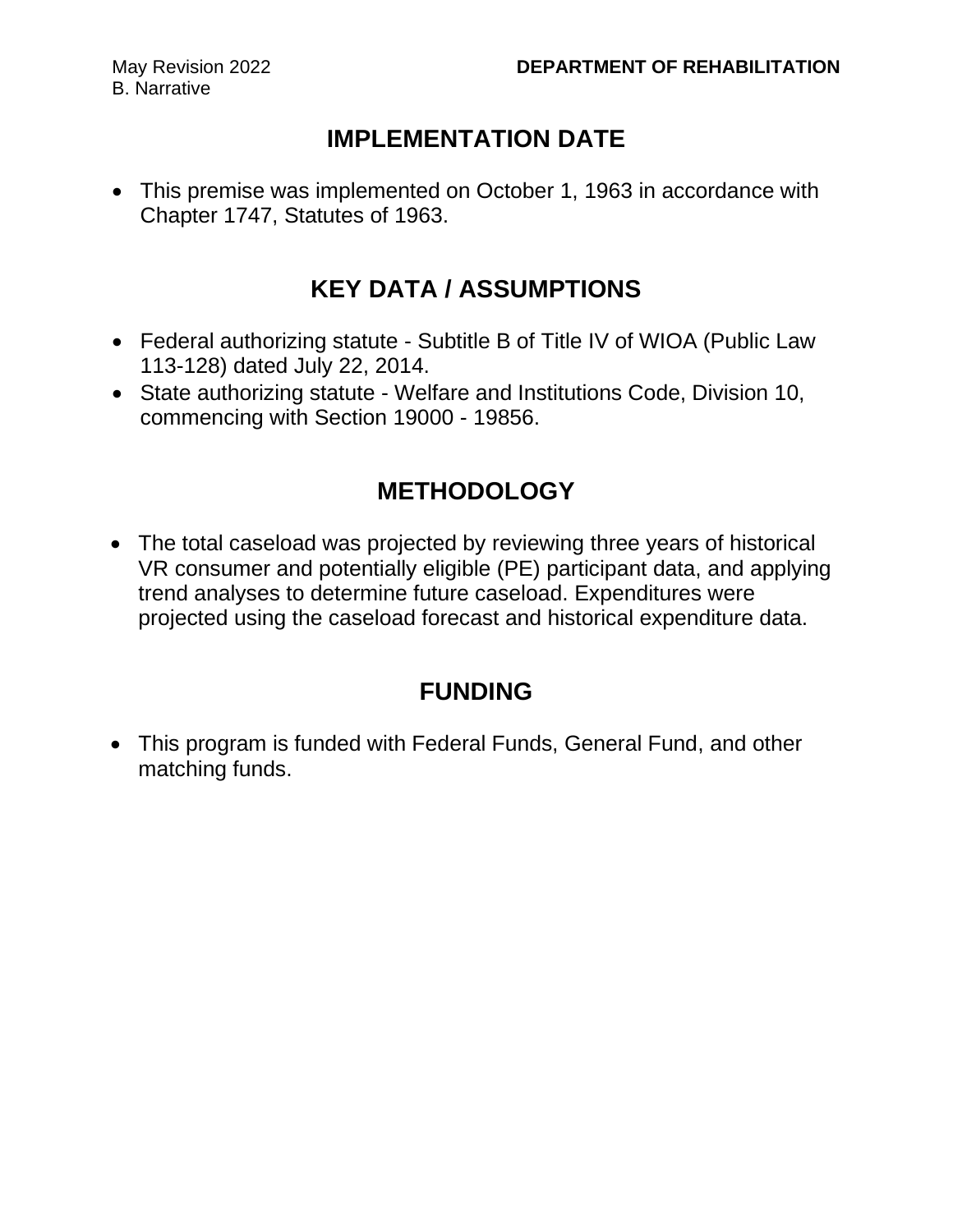### **TOTAL EXPENDITURES**

(in thousands)

| <b>Type of Funding</b> | <b>May Revision</b><br>2022 | <b>May Revision</b><br>2021 | Change  |
|------------------------|-----------------------------|-----------------------------|---------|
| <b>TOTAL</b>           | \$187,993                   | \$186,912                   | \$1,081 |
| Federal                | \$149,359                   | \$149,359                   |         |
| General                | \$31,589                    | 30,508                      | \$1,081 |
| Reimbursement          | 7.045                       | 7.045                       |         |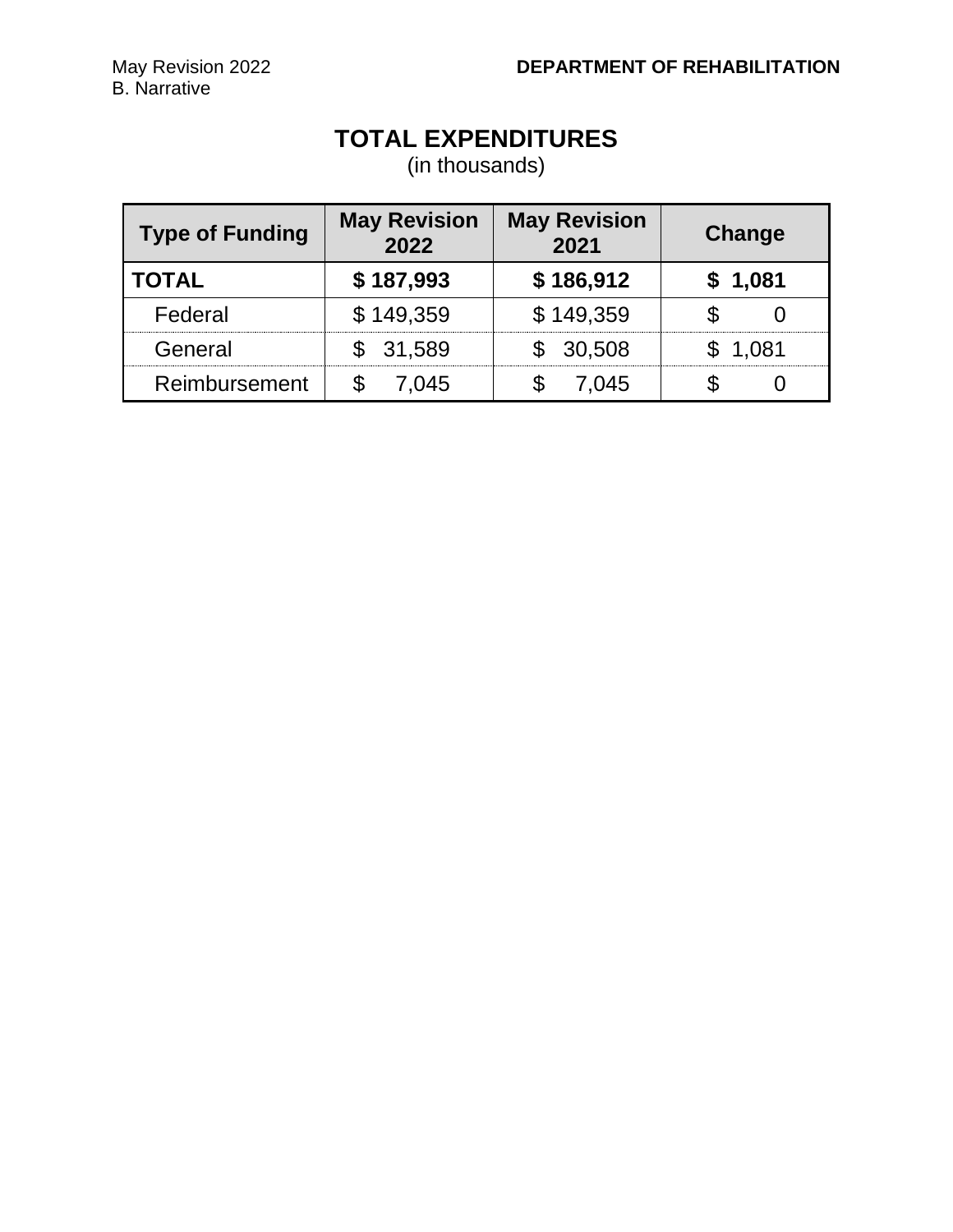# **DEPARTMENT OF REHABILITATION**

# **May Revision 2022**

## **Section C EXPENDITURE TABLES**

- Table 1: 2021-22 VR May Revision to 2021-22 VR Governor's Budget
- Table 2: 2022-23 VR May Revision to 2022-23 VR Governor's Budget
- Table 3: 2022-23 VR May Revision to 2021-22 VR May Revision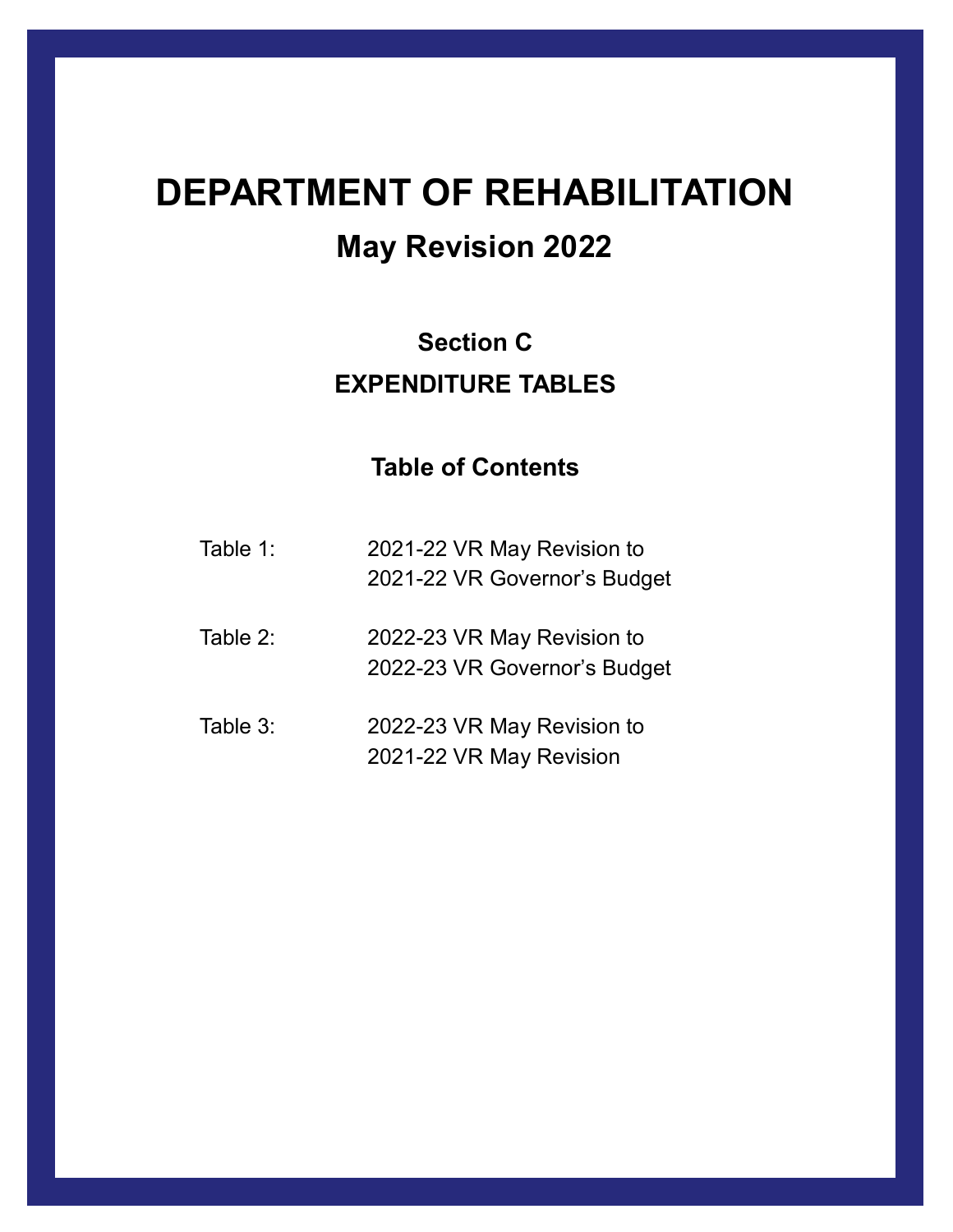#### **EXPENDITURE TABLE 1. 2021-22 May Revision to 2021-22 Governor's Budget (Amounts in thousands)**

| <b>Budget Item</b>        |         |         | 2021-22 May Revision |        |                         |         |         | 2021-22 Governor's Budget |        |                      |       |         | <b>CHANGE</b> |                          |                          |
|---------------------------|---------|---------|----------------------|--------|-------------------------|---------|---------|---------------------------|--------|----------------------|-------|---------|---------------|--------------------------|--------------------------|
| 15160-001-0001            | Total   | Federal | General              | Reimb. | Certified   <br>$T$ ime | Total   | Federal | General                   | Reimb. | Certified II<br>Time | Total | Federal | General       | Reimb.                   | Certified<br><b>Time</b> |
| <b>Case Service Total</b> | 186.912 | 149,359 | 30,508               | 7,045  | [20, 725]               | 186.912 | 149,359 | 30,508                    | 7.045  | [20, 725]            |       |         |               | $\overline{\phantom{a}}$ |                          |

Certified Time match is the dollar value of personal services and operating expenses generated by contractors, and is used as match for the federal grant.

Certified Time values, shown here in brackets and underlined, are not included in the total.

|                                                   |         |         | 2021-22 May Revision |                          |                          |              |         | 2021-22 Governor's Budget |        |                             |       |                          | <b>CHANGE</b>  |                          |                          |
|---------------------------------------------------|---------|---------|----------------------|--------------------------|--------------------------|--------------|---------|---------------------------|--------|-----------------------------|-------|--------------------------|----------------|--------------------------|--------------------------|
| <b>Case Service Types</b>                         | Total   | Federal | General              | Reimb.                   | <b>Certified</b><br>Time | <b>Total</b> | Federal | General                   | Reimb. | Certified   <br><b>Time</b> | Total | Federal                  | General        | Reimb.                   | Certified<br><b>Time</b> |
| <b>VR Base Programs</b> <sup><math>A</math></sup> | 132.412 | 101,904 | 30,508               | $\overline{\phantom{0}}$ |                          | 132.412      | 101,904 | 30,508                    |        |                             |       | $\overline{\phantom{a}}$ | $\blacksquare$ | $\overline{\phantom{0}}$ |                          |
| Cooperative Contracts (Coop) <sup>B</sup>         | 54,500  | 47,455  | $\blacksquare$       | 7,045                    | [20, 725]                | 54,500       | 47,455  |                           | 7,045  | [20, 725]                   |       |                          |                |                          |                          |

A = Includes Federal Funds and General Fund.

B = Includes Federal Funds, Reimbursements, and Certified Time.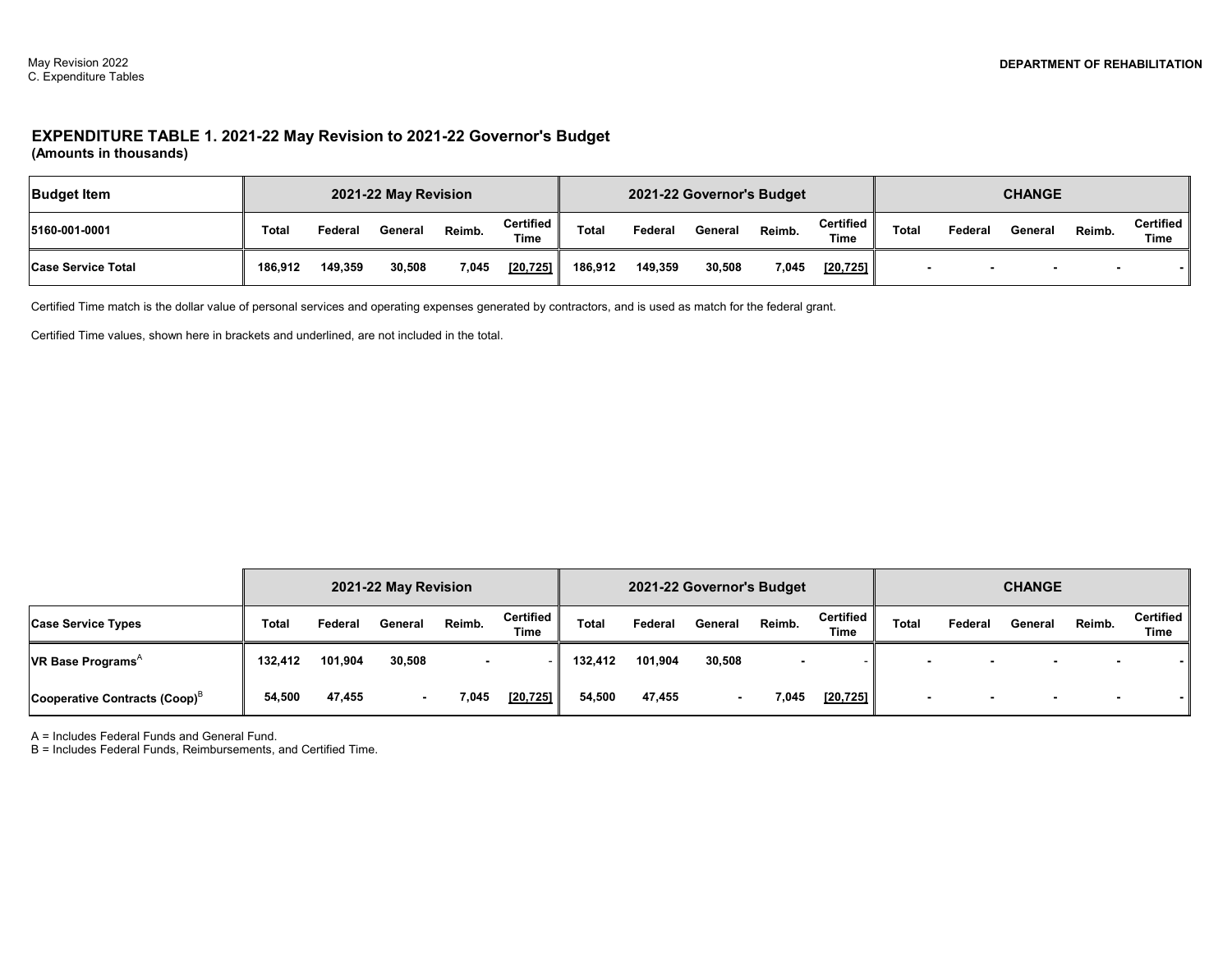#### **EXPENDITURE TABLE 2. 2022-23 May Revision to 2022-23 Governor's Budget (Amounts in thousands)**

| <b>Budget Item</b>        |         |         | 2022-23 May Revision |        |                            |         |         | 2022-23 Governor's Budget |        |                   |       |         | <b>CHANGE</b> |        |                   |
|---------------------------|---------|---------|----------------------|--------|----------------------------|---------|---------|---------------------------|--------|-------------------|-------|---------|---------------|--------|-------------------|
| 5160-001-0001             | Total   | Federal | General              | Reimb. | Certified  <br><b>Time</b> | Tota    | Federal | General                   | Reimb. | Certified<br>Time | Total | Federai | General       | Reimb. | Certified<br>Time |
| <b>Case Service Total</b> | 187,993 | 149,359 | 31,589               | 7,045  | [20, 725]                  | 186,912 | 149,359 | 30,508                    | 7.045  | [20, 725]         | 1,081 |         | 81,081        |        |                   |

Certified Time match is the dollar value of personal services and operating expenses generated by contractors, and is used as match for the federal grant.

Certified Time values, shown here in brackets and underlined, are not included in the total.

|                                           |              |         | 2022-23 May Revision |                          |                   |              |         | 2022-23 Governor's Budget |        |                          |       |         | <b>CHANGE</b> |                |                          |
|-------------------------------------------|--------------|---------|----------------------|--------------------------|-------------------|--------------|---------|---------------------------|--------|--------------------------|-------|---------|---------------|----------------|--------------------------|
| <b>Case Service Types</b>                 | <b>Total</b> | Federal | General              | Reimb.                   | Certified<br>Time | <b>Total</b> | Federal | General                   | Reimb. | Certified<br><b>Time</b> | Total | Federal | General       | Reimb.         | Certified<br><b>Time</b> |
| <b>VR Base Programs</b> $^{\wedge}$       | 133.493      | 101,904 | 31,589               | $\overline{\phantom{a}}$ |                   | 132.412      | 101,904 | 30,508                    |        |                          | 1,081 |         | 1,081         |                |                          |
| Cooperative Contracts (Coop) <sup>B</sup> | 54,500       | 47,455  | $\blacksquare$       | 7,045                    | [20, 725]         | 54,500       | 47,455  |                           | 7,045  | [20, 725]                | -     |         |               | $\blacksquare$ |                          |

A = Includes Federal Funds and General Fund.

B = Includes Federal Funds, Reimbursements, and Certified Time.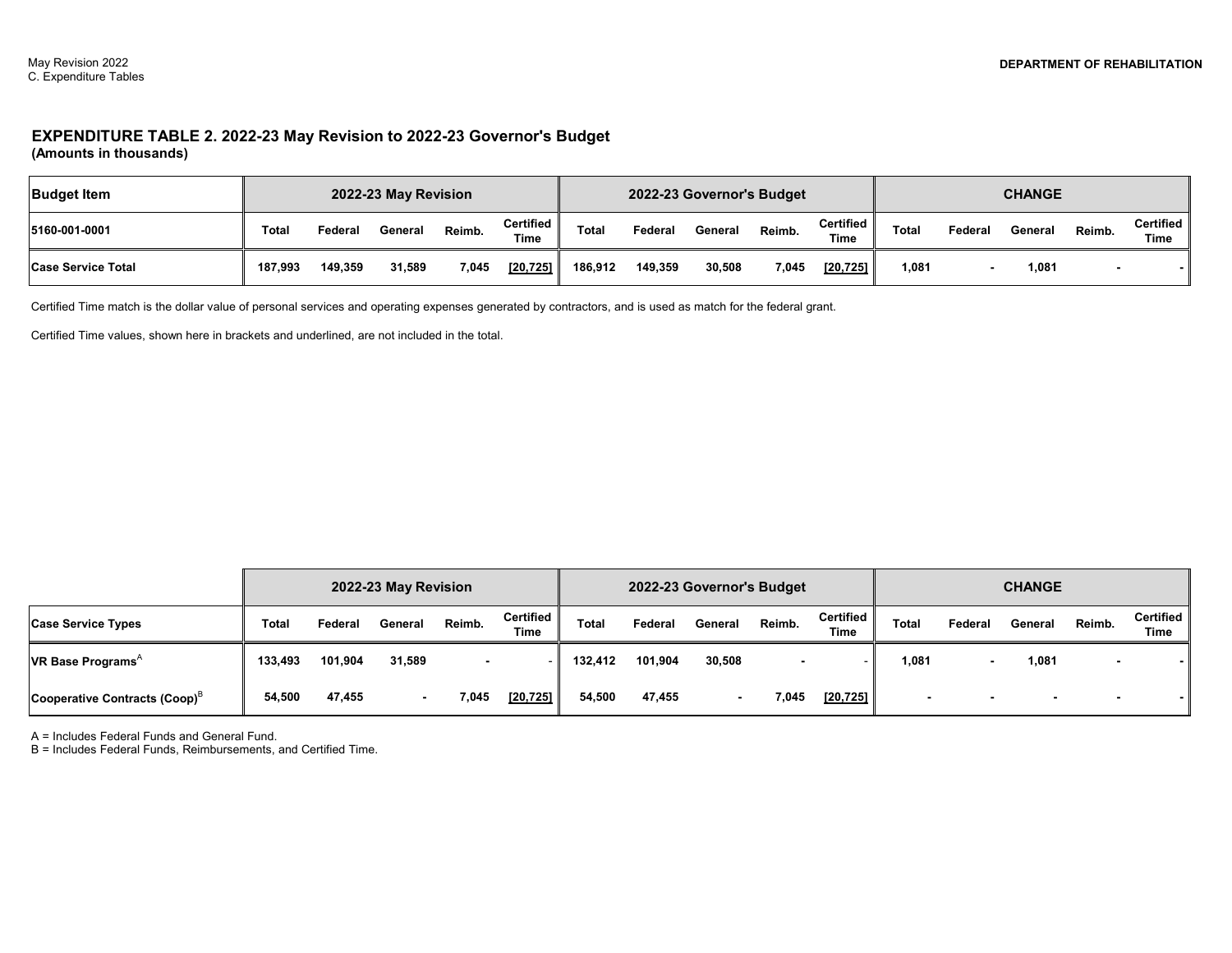#### **EXPENDITURE TABLE 3. 2022-23 May Revision to 2021-22 May Revision (Amounts in thousands)**

| <b>Budget Item</b>        |              |         | 2022-23 May Revision |        |                     |         |         | 2021-22 May Revision |        |                          |       |         | <b>CHANGE</b> |        |                          |
|---------------------------|--------------|---------|----------------------|--------|---------------------|---------|---------|----------------------|--------|--------------------------|-------|---------|---------------|--------|--------------------------|
| 5160-001-0001             | <b>Total</b> | Federal | General              | Reimb. | Certified  <br>Time | Total   | Federal | General              | Reimb. | <b>Certified</b><br>Time | Total | Federal | General       | Reimb. | Certified<br><b>Time</b> |
| <b>Case Service Total</b> | 187.993      | 149,359 | 31,589               | 7,045  | $[20, 725]$         | 186.912 | 149,359 | 30,508               | 7.045  | [20, 725]                | 1.081 |         | 81.081        |        |                          |

Certified Time match is the dollar value of personal services and operating expenses generated by contractors, and is used as match for the federal grant.

Certified Time values, shown here in brackets and underlined, are not included in the total.

|                                                   |         | 2022-23 May Revision |         |        |                          |              |         | 2021-22 May Revision |        |                          |       |         | <b>CHANGE</b> |                          |                          |
|---------------------------------------------------|---------|----------------------|---------|--------|--------------------------|--------------|---------|----------------------|--------|--------------------------|-------|---------|---------------|--------------------------|--------------------------|
| <b>Case Service Types</b>                         | Total   | Federal              | General | Reimb. | Certified<br><b>Time</b> | <b>Total</b> | Federal | General              | Reimb. | Certified<br><b>Time</b> | Total | Federal | General       | Reimb.                   | Certified<br><b>Time</b> |
| <b>VR Base Programs</b> <sup><math>A</math></sup> | 133,493 | 101,904              | 31,589  |        |                          | 132,412      | 101,904 | 30,508               |        |                          | 1,081 |         | 1,081         |                          |                          |
| Cooperative Contracts (Coop) <sup>B</sup>         | 54,500  | 47,455               |         | 7,045  | [20, 725]                | 54,500       | 47,455  |                      | 7.045  | [20, 725]                |       |         |               | $\overline{\phantom{a}}$ |                          |

A = Includes Federal Funds and General Fund.

B = Includes Federal Funds, Reimbursements, and Certified Time.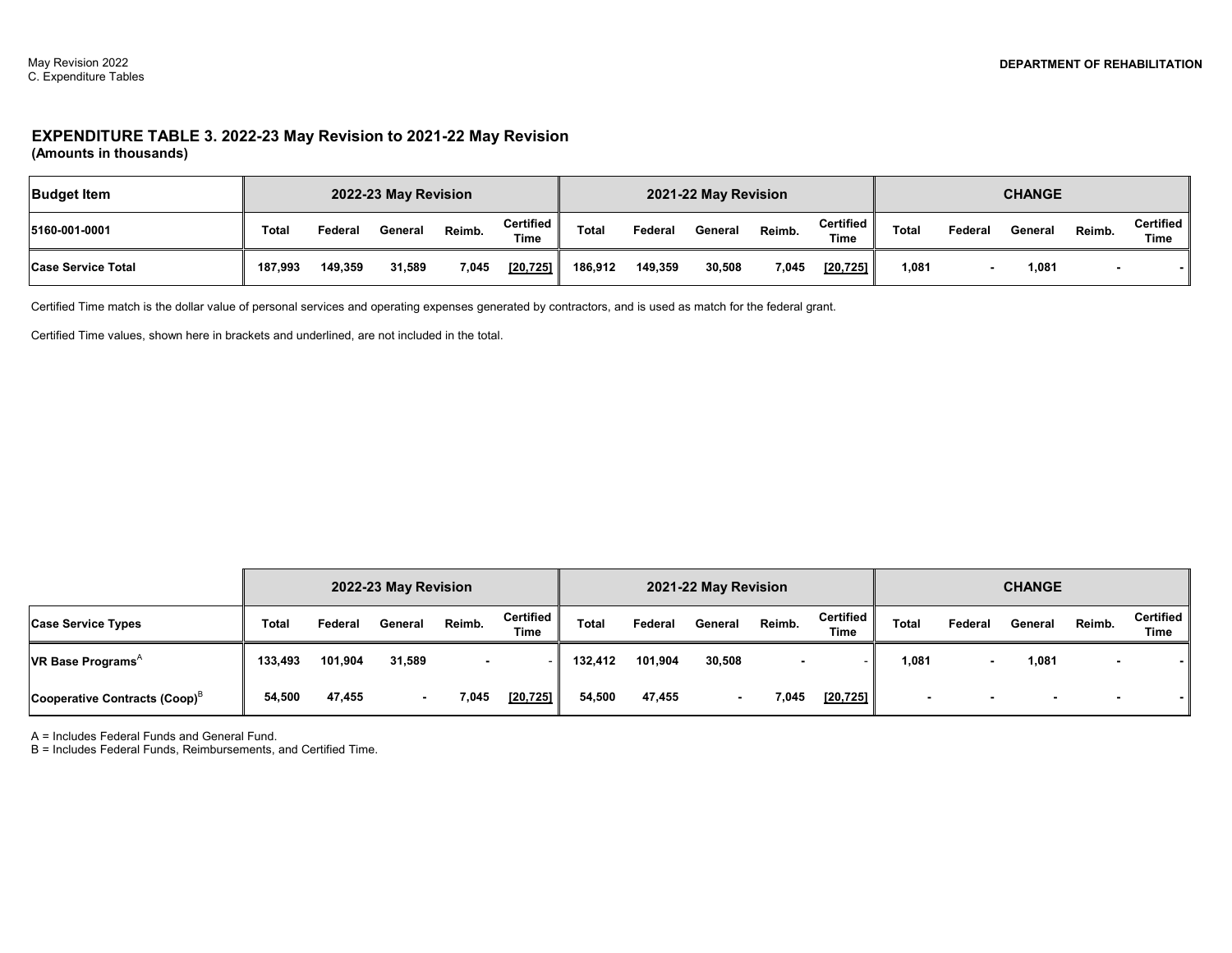# **DEPARTMENT OF REHABILITATION**

# **May Revision 2022**

# **Section D FUNDING GRAPHS**

| Graph 1: | Federal Title IV (Subtitle B) Grant<br>by Federal Fiscal Year         |
|----------|-----------------------------------------------------------------------|
| Graph 2: | <b>Total Case Service Budget</b><br>by Funding Source                 |
| Graph 3: | VR Base Programs Case Service Budget<br>by Funding Source             |
| Graph 4: | <b>Cooperative Contracts Case Service Budget</b><br>by Funding Source |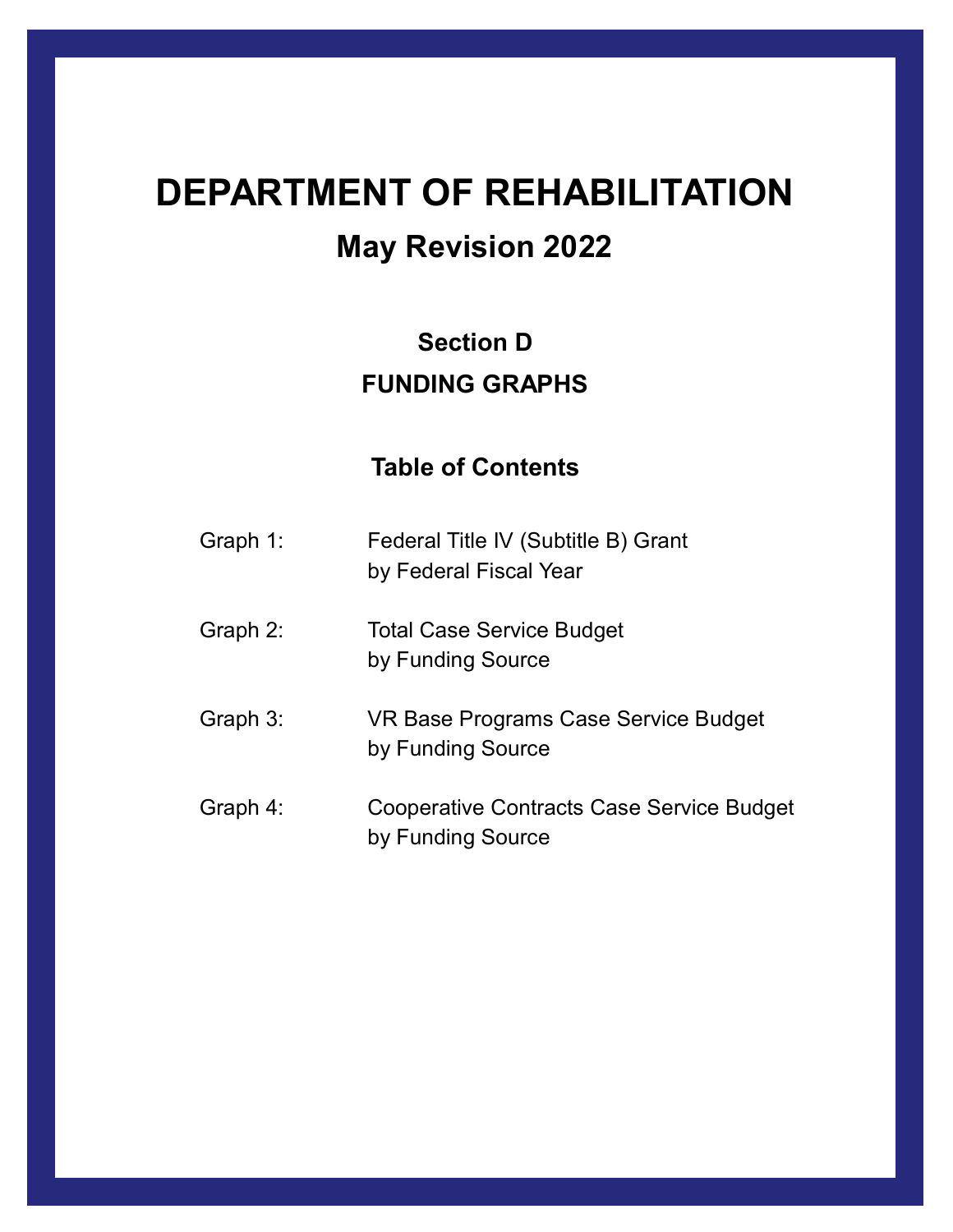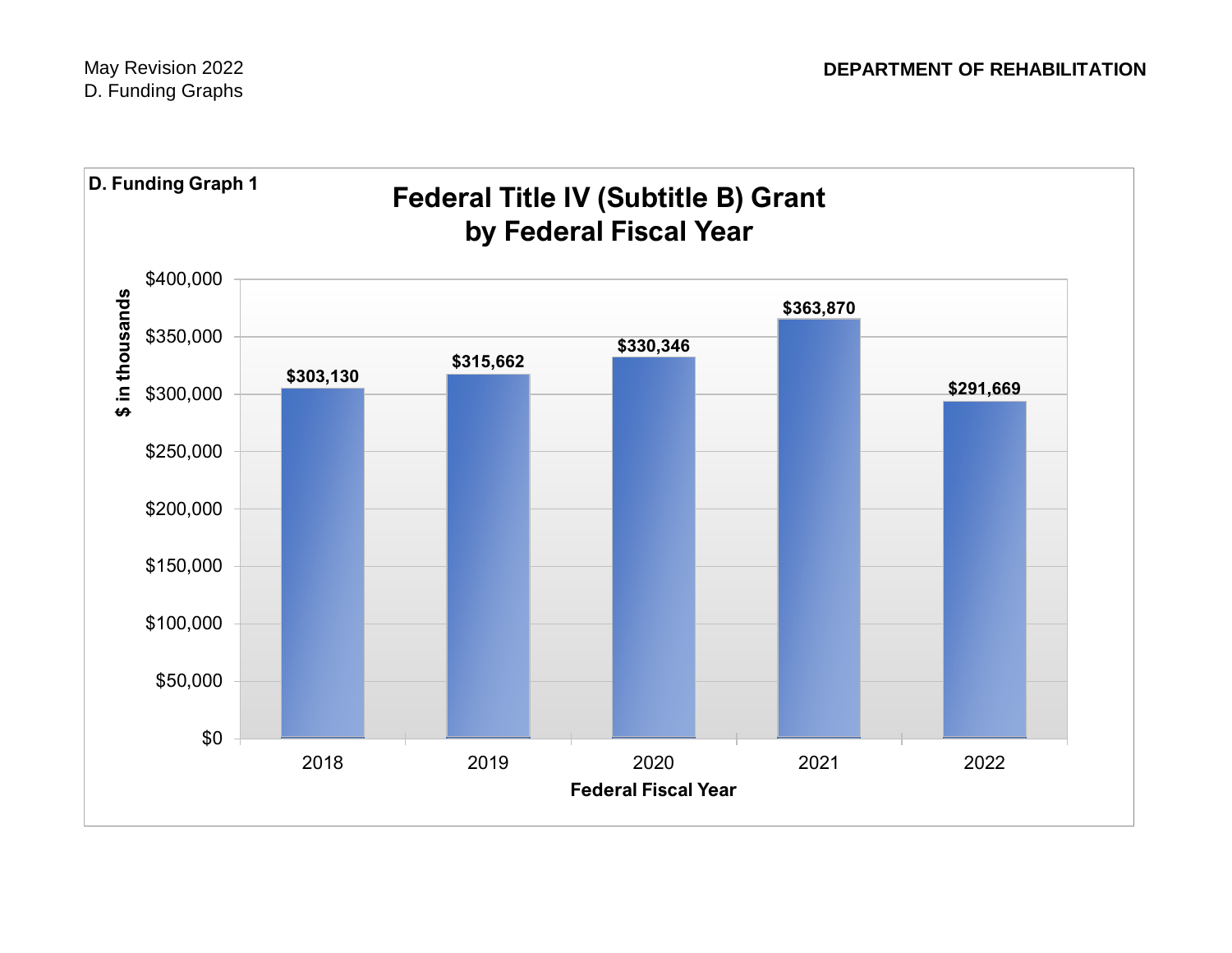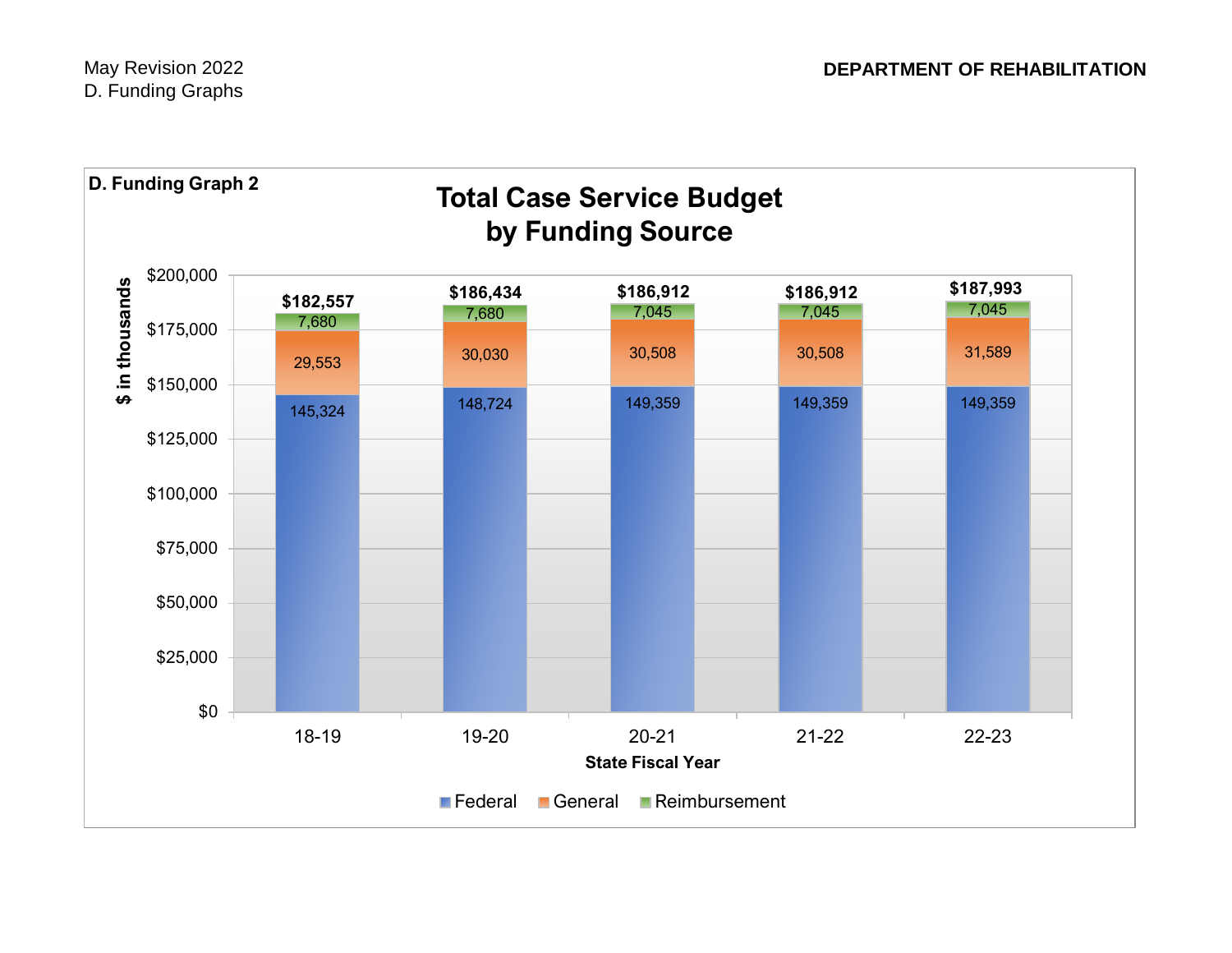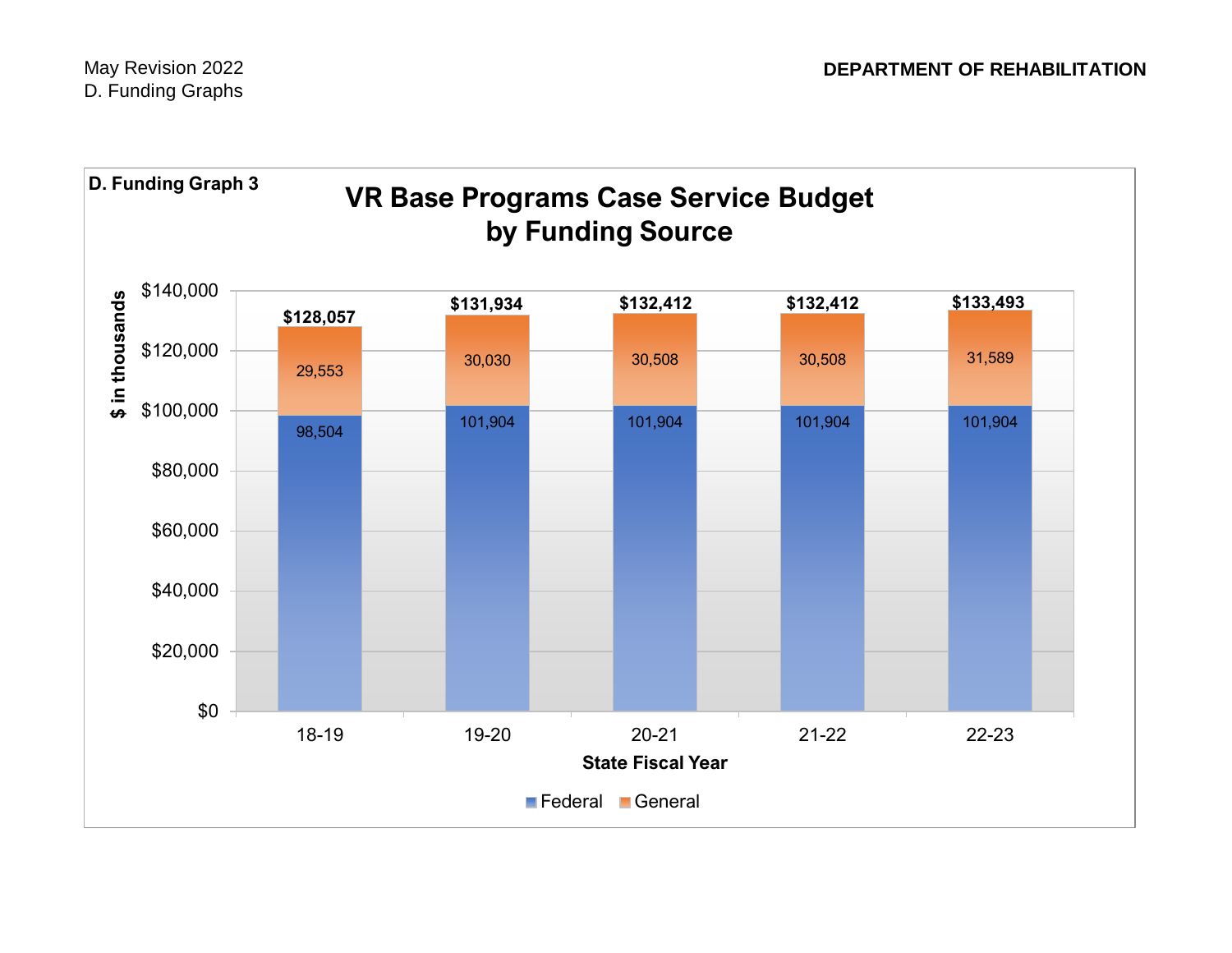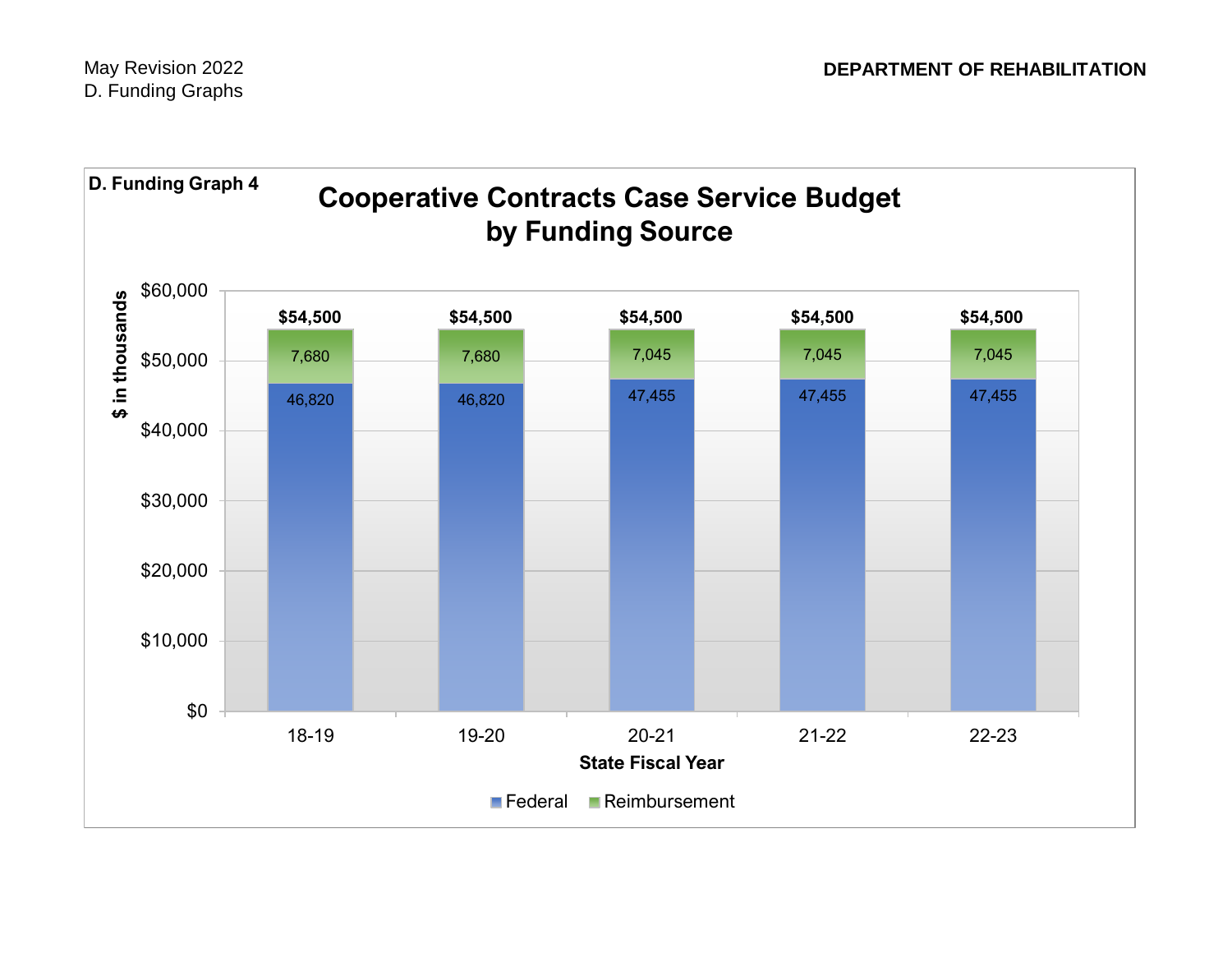# **DEPARTMENT OF REHABILITATION**

# **May Revision 2022**

## **Section E CASELOAD TABLES**

- Table 1: 2021-22 VR May Revision to 2021-22 VR Governor's Budget
- Table 2: 2022-23 VR May Revision to 2022-23 VR Governor's Budget
- Table 3: 2022-23 VR May Revision to 2021-22 VR May Revision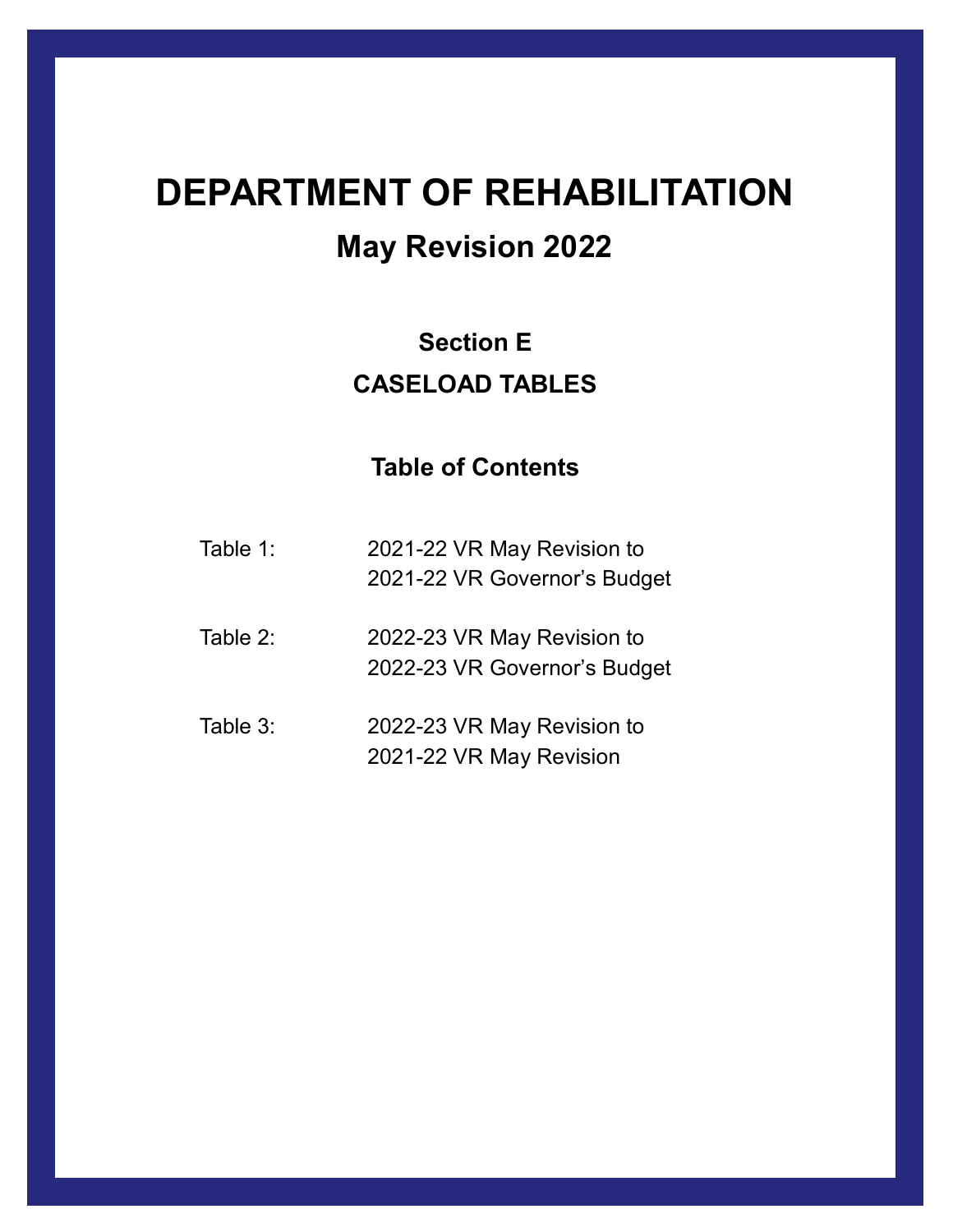#### **CASELOAD TABLE 1. 2021-22 May Revision to 2021-22 Governor's Budget**

|                       |                              | 2021-22 May Revise  |                            |                               |                              | 2021-22 Governor's Budget |                            |                                      |                              | <b>CHANGE</b>       |                            |                               |
|-----------------------|------------------------------|---------------------|----------------------------|-------------------------------|------------------------------|---------------------------|----------------------------|--------------------------------------|------------------------------|---------------------|----------------------------|-------------------------------|
| <b>VR Program</b>     | <b>Total Cases</b><br>Served | June 30<br>Caseload | <b>New</b><br><b>Plans</b> | Successful<br><b>Closures</b> | <b>Total Cases</b><br>Served | June 30<br>Caseload       | <b>New</b><br><b>Plans</b> | <b>Successful</b><br><b>Closures</b> | <b>Total Cases</b><br>Served | June 30<br>Caseload | <b>New</b><br><b>Plans</b> | Successful<br><b>Closures</b> |
| <b>Caseload Total</b> | 110.557                      | 85,749              | 19,507                     | 8,051                         | 108.000                      | 70,271                    | 23,567                     | 10.000                               | 2,557                        | 15.478              | (4,060)                    | (1,949)                       |
| <b>VR Consumers</b>   | 80,429                       | 63,338              | 19,507                     | 8,051                         | 83,000                       | 50,271                    | 23,567                     | 10,000                               | (2,571)                      | 13,067              | (4,060)                    | (1,949)                       |
| PE Participants       | 30,128                       | 22,411              |                            |                               | 25,000                       | 20,000                    |                            |                                      | 5,128                        | 2,411               |                            |                               |

Total Cases Served is a count of all consumers who received services in VR programs during the fiscal year.

June 30 Caseload is the total number of consumers who are projected to be receiving VR services as of that date.

New Plans is the number of consumers who had individual plans for employment developed during the fiscal year.

Successful Closures is the number of consumers whose cases have closed after maintaining stable employment for a minimum of 90 days.

|                       |                                     | 2021-22 May Revise  |                            |                               |                              | 2021-22 Governor's Budget |                            |                               |                              | <b>CHANGE</b>       |                            |                               |
|-----------------------|-------------------------------------|---------------------|----------------------------|-------------------------------|------------------------------|---------------------------|----------------------------|-------------------------------|------------------------------|---------------------|----------------------------|-------------------------------|
| <b>Caseload Types</b> | <b>Total Cases</b><br><b>Served</b> | June 30<br>Caseload | <b>New</b><br><b>Plans</b> | Successful<br><b>Closures</b> | <b>Total Cases</b><br>Served | June 30<br>Caseload       | <b>New</b><br><b>Plans</b> | Successful<br><b>Closures</b> | <b>Total Cases</b><br>Served | June 30<br>Caseload | <b>New</b><br><b>Plans</b> | Successful<br><b>Closures</b> |
| VR Base Programs      | 78.495                              | 60,882              | 13,850                     | 5,716                         | 76,680                       | 49,892                    | 16,733                     | 7,100                         | 1,815                        | 10,989              | (2,883)                    | (1, 384)                      |
| Cooperative Contracts | 32,062                              | 24,867              | 5,657                      | 2,335                         | 31,320                       | 20,379                    | 6,834                      | 2,900                         | 742                          | 4,489               | (1, 177)                   | (565)                         |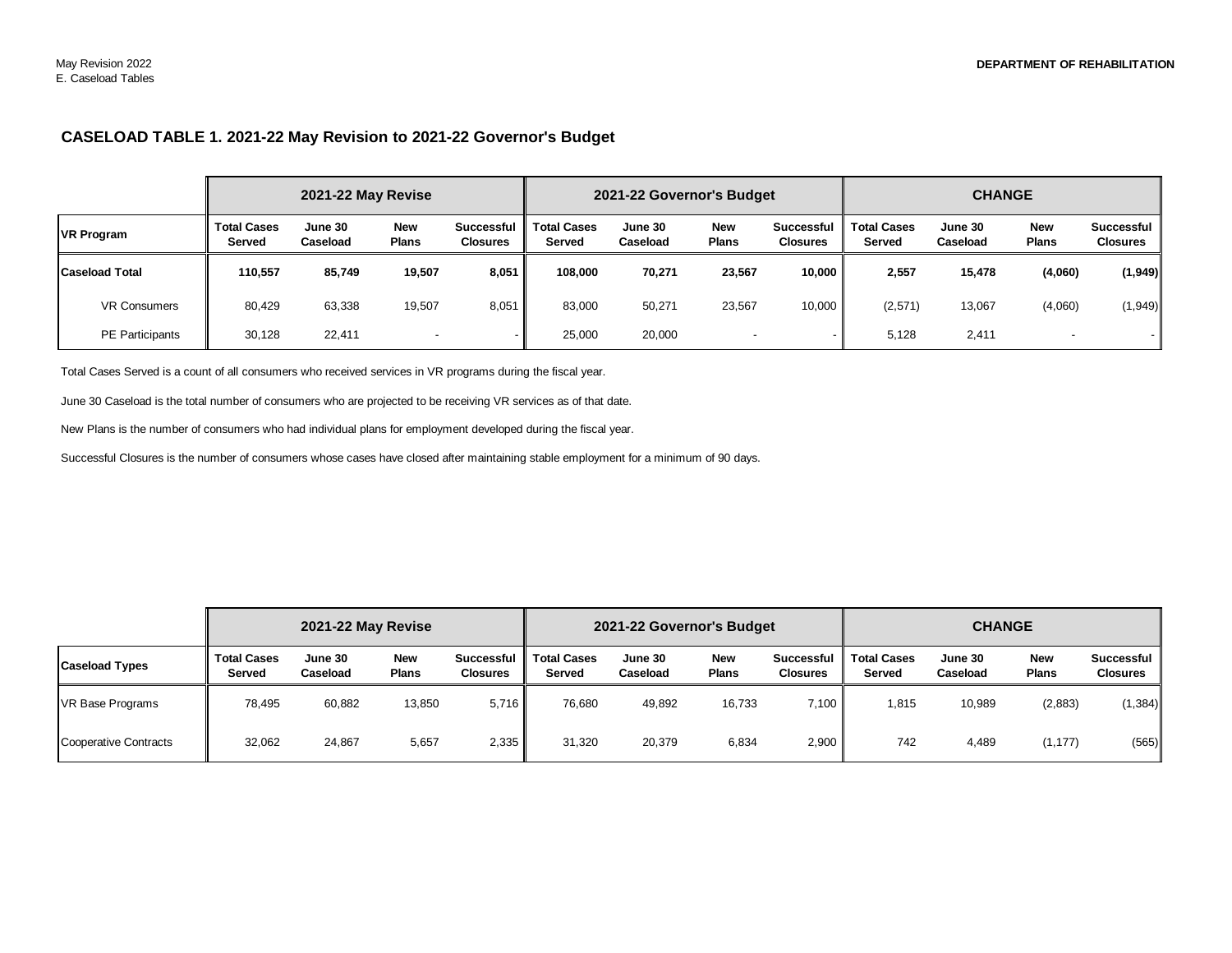#### **CASELOAD TABLE 2. 2022-23 May Revision to 2022-23 Governor's Budget**

|                       |                                     | 2022-23 May Revise  |                            |                                      |                              | 2022-23 Governor's Budget |                            |                                      |                              | <b>CHANGE</b>       |                     |                               |
|-----------------------|-------------------------------------|---------------------|----------------------------|--------------------------------------|------------------------------|---------------------------|----------------------------|--------------------------------------|------------------------------|---------------------|---------------------|-------------------------------|
| <b>VR Program</b>     | <b>Total Cases</b><br><b>Served</b> | June 30<br>Caseload | <b>New</b><br><b>Plans</b> | <b>Successful</b><br><b>Closures</b> | <b>Total Cases</b><br>Served | June 30<br>Caseload       | <b>New</b><br><b>Plans</b> | <b>Successful</b><br><b>Closures</b> | <b>Total Cases</b><br>Served | June 30<br>Caseload | New<br><b>Plans</b> | Successful<br><b>Closures</b> |
| <b>Caseload Total</b> | 124.810                             | 90,934              | 22.198                     | 8,440                                | 110,557                      | 85,749                    | 19,507                     | 8,051                                | 14,253                       | 5,185               | 2,691               | 389                           |
| <b>VR Consumers</b>   | 77,382                              | 50,731              | 22,198                     | 8,440                                | 80,429                       | 63,338                    | 19,507                     | 8,051                                | (3,047)                      | (12,607)            | 2,691               | 389                           |
| PE Participants       | 47.428                              | 40,203              |                            |                                      | 30,128                       | 22,411                    | $\overline{\phantom{0}}$   |                                      | 17,300                       | 17,792              |                     |                               |

Total Cases Served is a count of all consumers who received services in VR programs during the fiscal year.

June 30 Caseload is the total number of consumers who are projected to be receiving VR services as of that date.

New Plans is the number of consumers who had individual plans for employment developed during the fiscal year.

Successful Closures is the number of consumers whose cases have closed after maintaining stable employment for a minimum of 90 days.

|                       | 2022-23 May Revise                  |                     |                            |                               | 2022-23 Governor's Budget           |                     |                            |                               | <b>CHANGE</b>                |                     |                            |                                      |
|-----------------------|-------------------------------------|---------------------|----------------------------|-------------------------------|-------------------------------------|---------------------|----------------------------|-------------------------------|------------------------------|---------------------|----------------------------|--------------------------------------|
| <b>Caseload Types</b> | <b>Total Cases</b><br><b>Served</b> | June 30<br>Caseload | <b>New</b><br><b>Plans</b> | Successful<br><b>Closures</b> | <b>Total Cases</b><br><b>Served</b> | June 30<br>Caseload | <b>New</b><br><b>Plans</b> | Successful<br><b>Closures</b> | <b>Total Cases</b><br>Served | June 30<br>Caseload | <b>New</b><br><b>Plans</b> | <b>Successful</b><br><b>Closures</b> |
| VR Base Programs      | 90,013                              | 64,620              | 17,536                     | 5,992                         | 78,495                              | 60,882              | 13,850                     | 5.716                         | 11,518                       | 3,738               | 3,686                      | 276                                  |
| Cooperative Contracts | 34,797                              | 26,314              | 4,662                      | 2,448                         | 32,062                              | 24,867              | 5,657                      | 2,335                         | 2,735                        | 1,447               | (995)                      | 113                                  |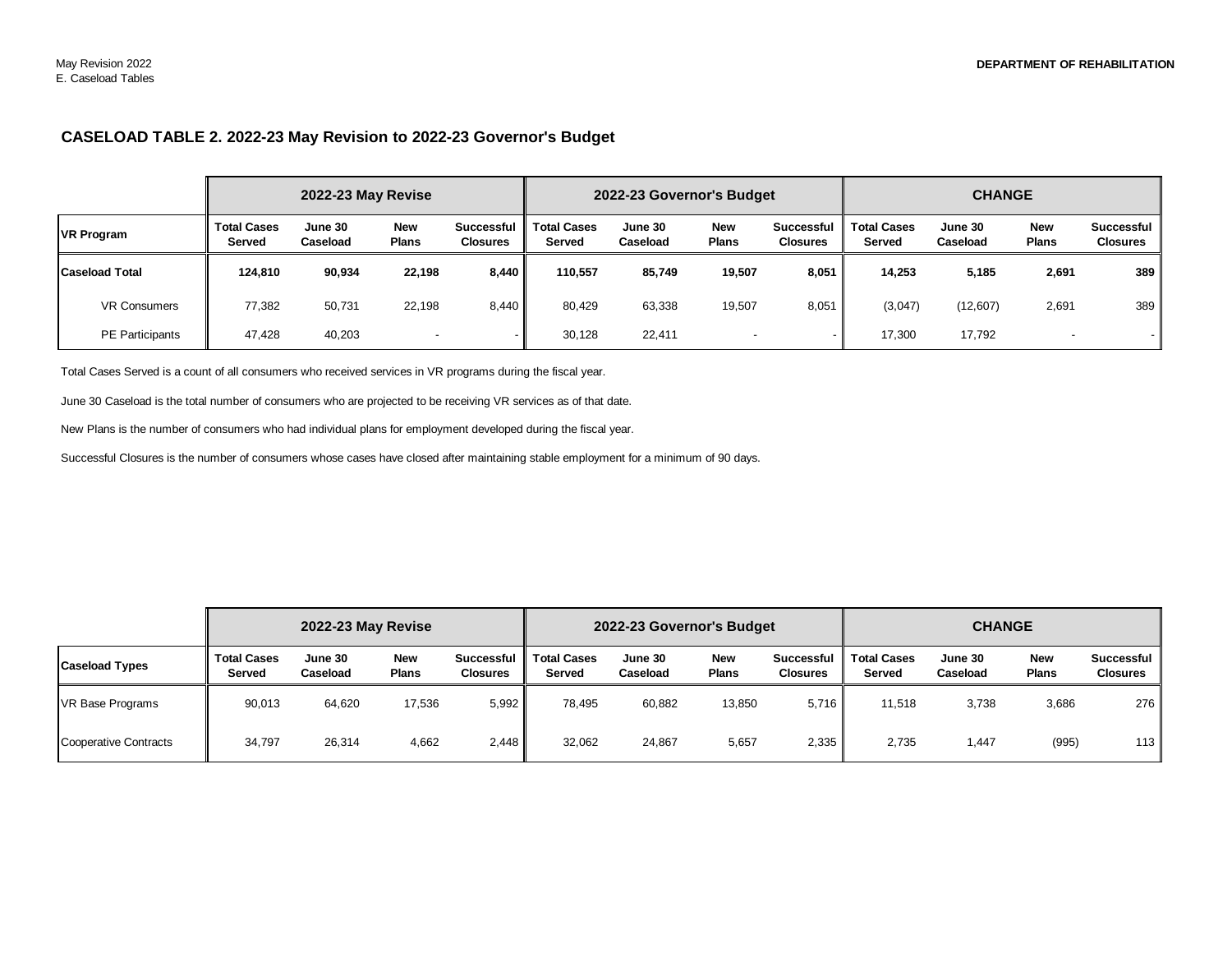#### **CASELOAD TABLE 3. 2022-23 May Revision to 2021-22 May Revision**

|                        | 2022-23 May Revise           |                     |                            |                                      |                              | 2021-22 May Revise  |                            |                                      | <b>CHANGE</b>                |                     |                            |                                      |
|------------------------|------------------------------|---------------------|----------------------------|--------------------------------------|------------------------------|---------------------|----------------------------|--------------------------------------|------------------------------|---------------------|----------------------------|--------------------------------------|
| <b>VR Program</b>      | <b>Total Cases</b><br>Served | June 30<br>Caseload | <b>New</b><br><b>Plans</b> | <b>Successful</b><br><b>Closures</b> | <b>Total Cases</b><br>Served | June 30<br>Caseload | <b>New</b><br><b>Plans</b> | <b>Successful</b><br><b>Closures</b> | <b>Total Cases</b><br>Served | June 30<br>Caseload | <b>New</b><br><b>Plans</b> | <b>Successful</b><br><b>Closures</b> |
| <b>Caseload Total</b>  | 124.810                      | 90,934              | 22,198                     | 8,440                                | 110.557                      | 85,749              | 19,507                     | 8,051                                | 14,253                       | 5,185               | 2,691                      | 389                                  |
| <b>VR Consumers</b>    | 77,382                       | 50,731              | 22,198                     | 8,440                                | 80,429                       | 63,338              | 19,507                     | 8,051                                | (3,047)                      | (12,607)            | 2,691                      | 389                                  |
| <b>PE Participants</b> | 47.428                       | 40,203              |                            |                                      | 30,128                       | 22,411              | $\,$                       | $\overline{\phantom{a}}$             | 17,300                       | 17,792              |                            |                                      |

Total Cases Served is a count of all consumers who received services in VR programs during the fiscal year.

June 30 Caseload is the total number of consumers who are projected to be receiving VR services as of that date.

New Plans is the number of consumers who had individual plans for employment developed during the fiscal year.

Successful Closures is the number of consumers whose cases have closed after maintaining stable employment for a minimum of 90 days.

|                       | 2022-23 May Revise                  |                     |                            |                               | 2021-22 May Revise                  |                     |                            |                                      | <b>CHANGE</b>                |                     |                            |                                      |
|-----------------------|-------------------------------------|---------------------|----------------------------|-------------------------------|-------------------------------------|---------------------|----------------------------|--------------------------------------|------------------------------|---------------------|----------------------------|--------------------------------------|
| <b>Caseload Types</b> | <b>Total Cases</b><br><b>Served</b> | June 30<br>Caseload | <b>New</b><br><b>Plans</b> | Successful<br><b>Closures</b> | <b>Total Cases</b><br><b>Served</b> | June 30<br>Caseload | <b>New</b><br><b>Plans</b> | <b>Successful</b><br><b>Closures</b> | <b>Total Cases</b><br>Served | June 30<br>Caseload | <b>New</b><br><b>Plans</b> | <b>Successful</b><br><b>Closures</b> |
| VR Base Programs      | 90.013                              | 64,620              | 17,536                     | 5,992                         | 78,495                              | 60,882              | 13,850                     | 5.716                                | 11.518                       | 3,738               | 3,686                      | 276 l                                |
| Cooperative Contracts | 34,797                              | 26,314              | 4,662                      | 2,448                         | 32,062                              | 24,867              | 5,657                      | 2,335                                | 2,735                        | 1,447               | (995)                      | 113                                  |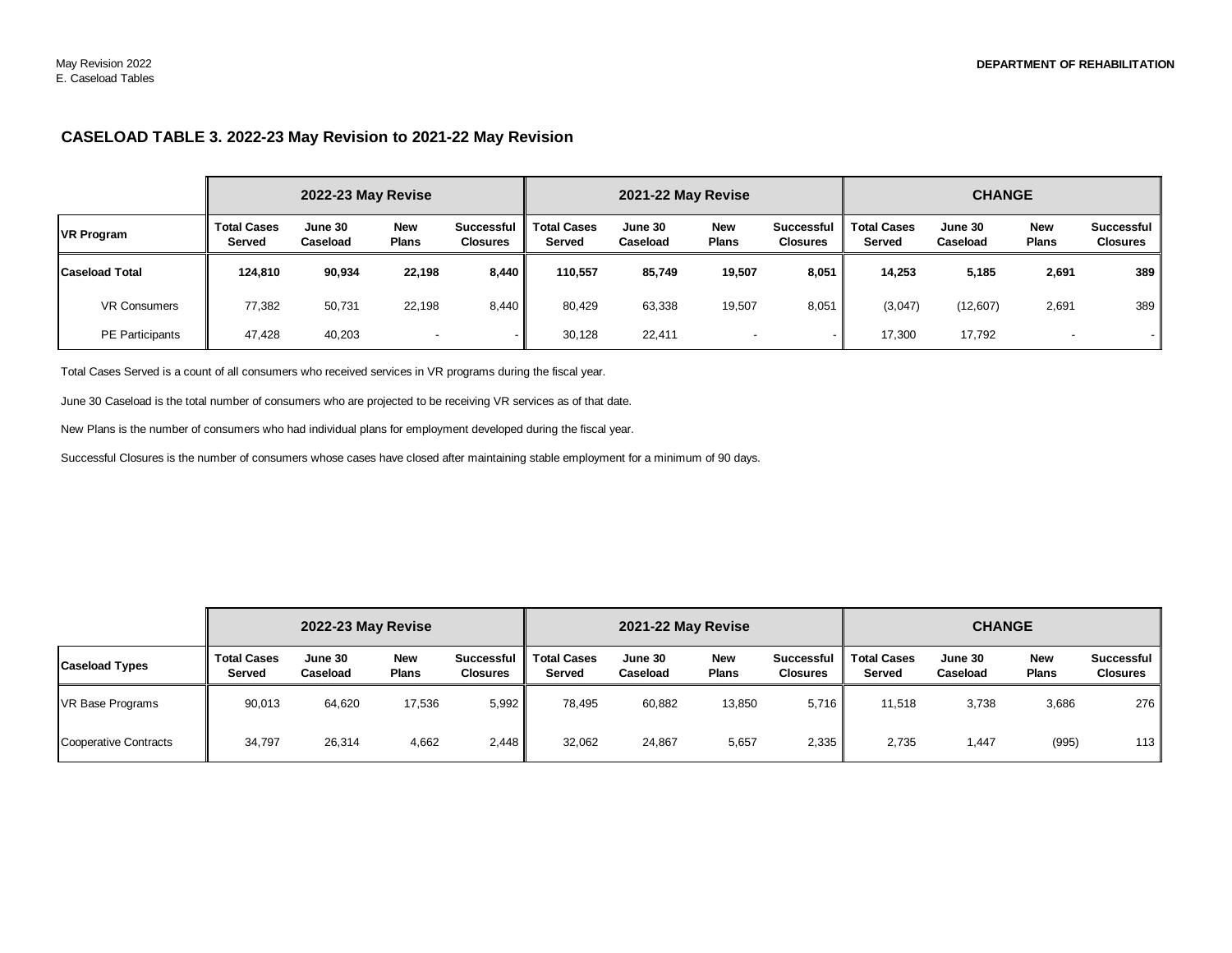# **DEPARTMENT OF REHABILITATION May Revision 2022**

# **Section F CASELOAD GRAPHS**

- Graph 1: VR Program Total Cases Served
- Graph 2: Total Case Service Budget
- Graph 3: VR Base Programs and Cooperative Contracts Total Cases Served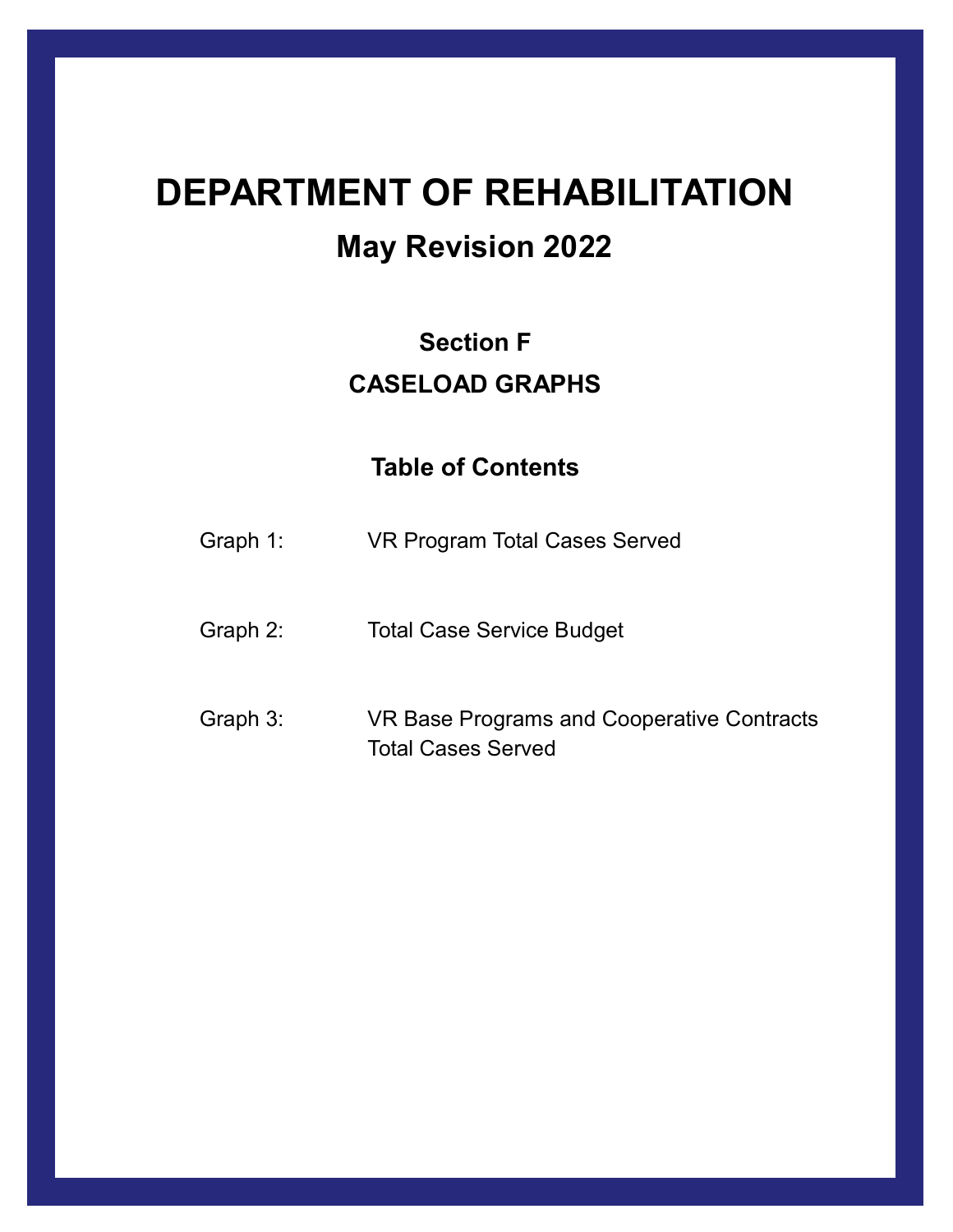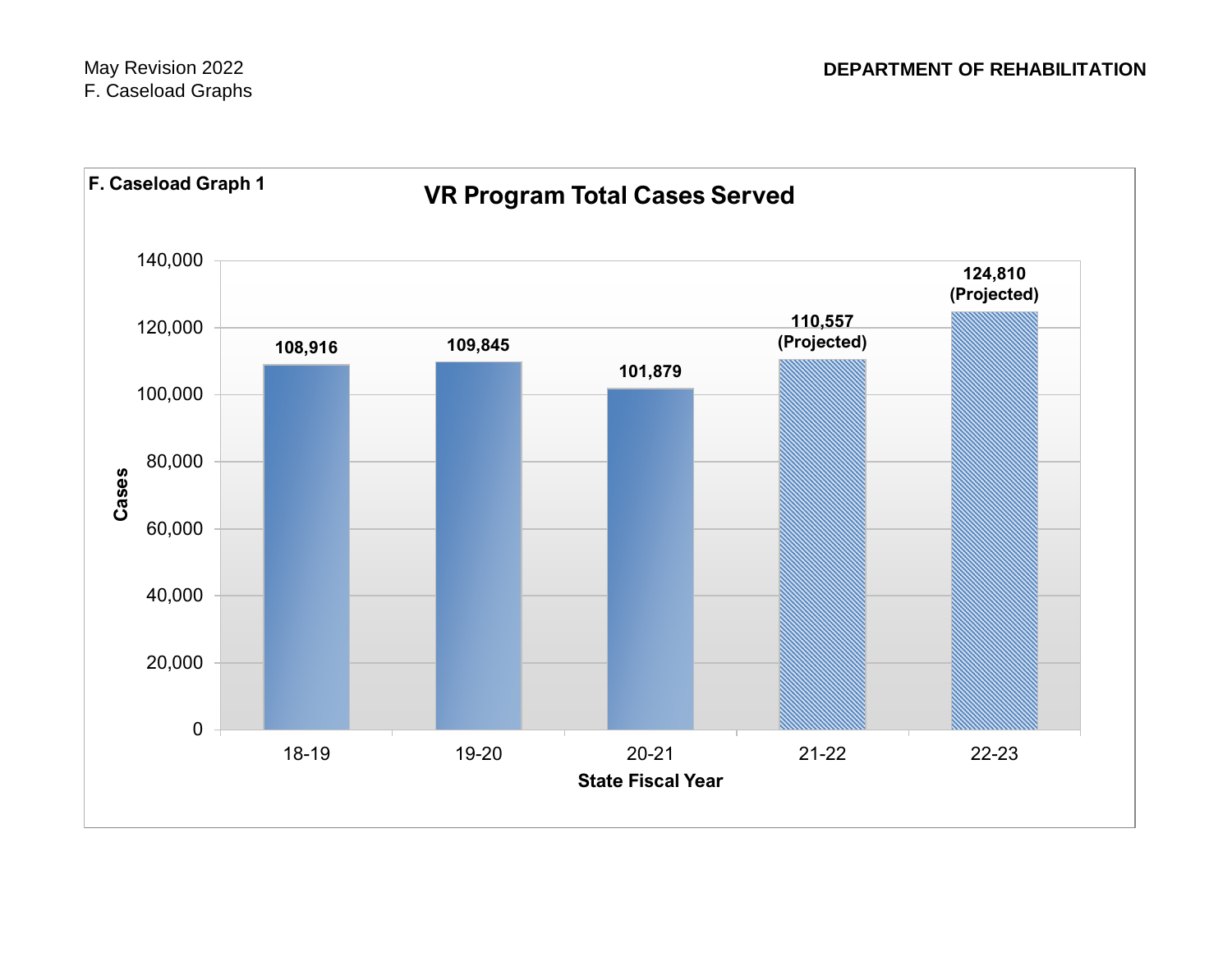